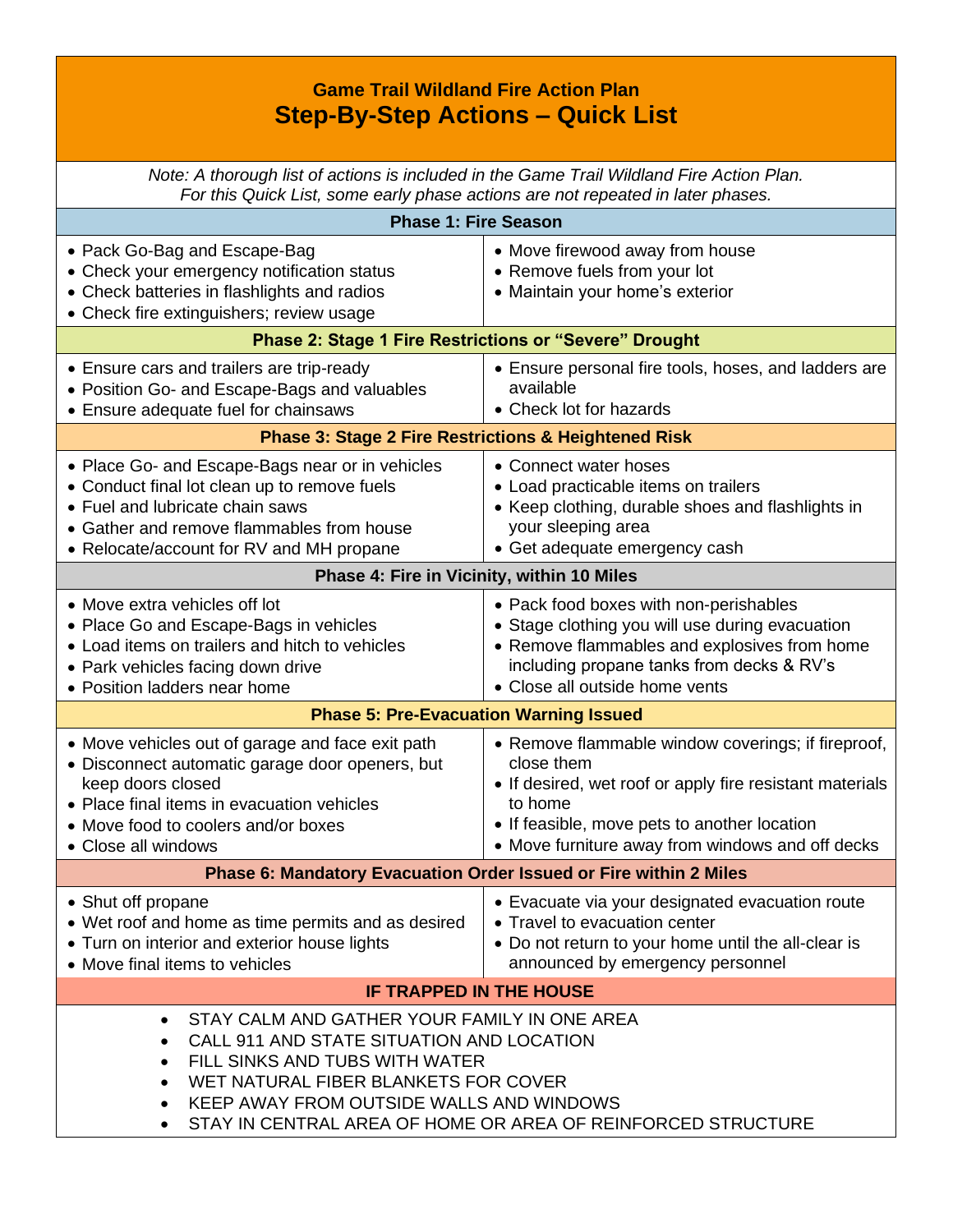## **Game Trail Wildland Fire Action Plan Go-Bag Checklist**



A Go-Bag is your collection of personal clothing and hygiene items prepacked in a container or bag that can be moved to your vehicle within minutes for a rapid departure in the event of an emergency. The purpose of this bag is to permit you to gather and depart with all personal items you will need for at least one week if Game Trail receives a mandatory evacuation notice. Finally, the Chaffee County OEM encourages the use of available campers and RVs as a combination Go-Bag and temporary housing.

**Pack this bag as Game Trail enters fire season and set aside for immediate use. Each family member should have a Go-Bag. Discuss with your children their desire to pack a few memorable and irreplaceable items as this will be a traumatic event for them.**

| <b>CLOTHING</b><br>Pants, leggings, etc.<br>$\Box$<br><b>Shirts</b><br>⊔<br><b>Socks</b><br>⊔<br>Underwear<br><b>Shoes</b><br>ப<br>Hat<br>⊔<br>Light raincoat<br>⊔<br>Light jacket<br>$\Box$<br>❏<br>❏<br>□<br>$\Box$<br>$\Box$<br>❏<br><u> 1989 - Johann Barbara, martxa al III-lea (h. 1974).</u> | <b>PERSONAL TOILETRIES</b><br>$\Box$ Toothbrush & paste<br>Deodorant<br>$\Box$<br>Soap & shampoo<br>❏<br>Washcloth<br>$\Box$<br>Razors, shaving lotion & after shave<br>$\Box$<br>Lotions & sunscreen<br>$\Box$<br>$\Box$ Hair care items<br>❏<br><u> 1980 - Andrea Andrew Maria (h. 1980).</u><br>$\Box$<br><u> 1990 - Johann Barbara, martin a</u><br>$\Box$<br>❏<br><u> 1980 - Johann Stoff, fransk kongresser og det</u><br>$\Box$<br>❏<br>$\Box$<br><u> 1989 - Johann Barbara, martin basalar pada 1980 - Johann Barbara (j. 1918)</u> |  |  |  |
|-----------------------------------------------------------------------------------------------------------------------------------------------------------------------------------------------------------------------------------------------------------------------------------------------------|---------------------------------------------------------------------------------------------------------------------------------------------------------------------------------------------------------------------------------------------------------------------------------------------------------------------------------------------------------------------------------------------------------------------------------------------------------------------------------------------------------------------------------------------|--|--|--|
| <b>ADDITIONAL ITEMS</b>                                                                                                                                                                                                                                                                             |                                                                                                                                                                                                                                                                                                                                                                                                                                                                                                                                             |  |  |  |
| Flashlight<br>□<br>Personal computer & power unit<br>⊔<br>Eyewear or contacts<br>❏<br>Cell phone chargers<br>$\Box$<br>Medicines & prescriptions<br>ப<br>Cash<br>Sunglasses<br>❏                                                                                                                    | $\begin{tabular}{ c c c c } \hline \quad \quad & \quad \quad & \quad \quad & \quad \quad \\ \hline \quad \quad & \quad \quad & \quad \quad & \quad \quad \\ \hline \end{tabular}$<br>❏<br><u> 1990 - Johann Barbara, martin a</u><br>$\Box$<br>❏<br><u> 1999 - Johann Harry Harry Harry Harry Harry Harry Harry Harry Harry Harry Harry Harry Harry Harry Harry Harry</u><br>$\Box$                                                                                                                                                         |  |  |  |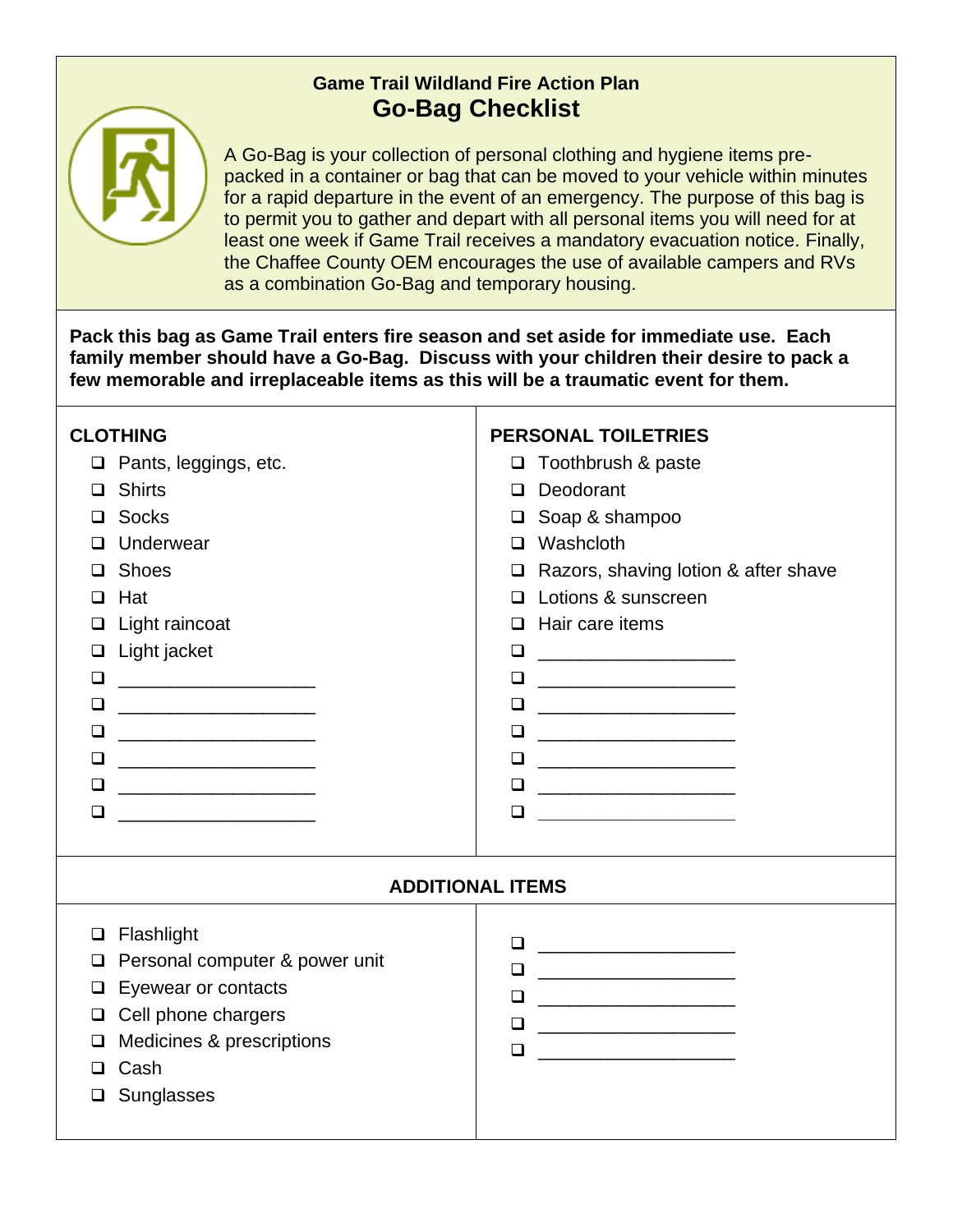## **Game Trail Wildland Fire Action Plan Escape-Bag Checklist**

The Escape-Bag is a suggested hard-side tote, box, or container that is capable of holding personal records that are necessary for your family to conduct personal business if your home is destroyed. If these records are electronically stored outside your home, that is a benefit, but don't forget to place account numbers and access information in your Escape-Bag.

**Pack this bag as Game Trail enters fire season and set aside for immediate use.**

| <b>FINANCIAL RECORDS</b><br>Account numbers and access information<br>Stocks, bonds, etc.<br>⊔<br><b>Employment information</b><br>⊔<br><b>Retirement information</b><br>⊔<br>❏<br>❏<br>⊔<br><u> Alexandro Alexandro Alexandro Alexandro Alexandro Alexandro Alexandro Alexandro Alexandro Alexandro Alexandro Alexandro Alexandro Alexandro Alexandro Alexandro Alexandro Alexandro Alexandro Alexandro Alexandro Alexandro </u><br><u> 1989 - Johann John Stone, mars eta biztanleria (</u> | <b>HOME RECORDS</b><br>$\Box$ Deeds<br>$\Box$ Insurance information<br>$\Box$ Home inventory data<br>$\Box$ Tax records<br>❏<br>$\Box$<br>$\begin{tabular}{ c c c c } \hline \quad \quad & \quad \quad & \quad \quad & \quad \quad \\ \hline \quad \quad & \quad \quad & \quad \quad & \quad \quad \\ \hline \end{tabular}$<br><u> 1999 - Johann Harry Harry Harry Harry Harry Harry Harry Harry Harry Harry Harry Harry Harry Harry Harry Harry</u>  |  |  |  |  |
|-----------------------------------------------------------------------------------------------------------------------------------------------------------------------------------------------------------------------------------------------------------------------------------------------------------------------------------------------------------------------------------------------------------------------------------------------------------------------------------------------|-------------------------------------------------------------------------------------------------------------------------------------------------------------------------------------------------------------------------------------------------------------------------------------------------------------------------------------------------------------------------------------------------------------------------------------------------------|--|--|--|--|
| <b>MEDICAL RECORDS</b><br>Immunization records<br>$\Box$<br>$\Box$ Prescriptions<br>$\Box$ Relevant medical history records<br>Diagnosis, treatment, or imaging records<br>❏<br>□<br>❏<br>□<br>⊔                                                                                                                                                                                                                                                                                              | <b>PERSONAL BUSINESS ITEMS</b><br>$\Box$ Employment numbers and records<br>$\Box$ Business contacts<br>$\Box$ Current and relevant business work or<br>project information<br>$\Box$ Wills<br><u> 1989 - Jan James James Barnett, fransk politik (</u><br>❏<br>$\begin{tabular}{ c c c c } \hline \quad \quad & \quad \quad & \quad \quad & \quad \quad \\ \hline \quad \quad & \quad \quad & \quad \quad & \quad \quad \\ \hline \end{tabular}$<br>□ |  |  |  |  |
| <b>ADDITIONAL ITEMS</b>                                                                                                                                                                                                                                                                                                                                                                                                                                                                       |                                                                                                                                                                                                                                                                                                                                                                                                                                                       |  |  |  |  |
| $\Box$ Family contact information<br><b>Family photos</b><br>$\Box$<br>◻                                                                                                                                                                                                                                                                                                                                                                                                                      | $\Box$ Valuable collections<br>Important personal mementos or<br>$\Box$<br>collectibles that can't be replaced<br>□<br><u> 1999 - Johann Barbara, martin a</u><br>❏                                                                                                                                                                                                                                                                                   |  |  |  |  |